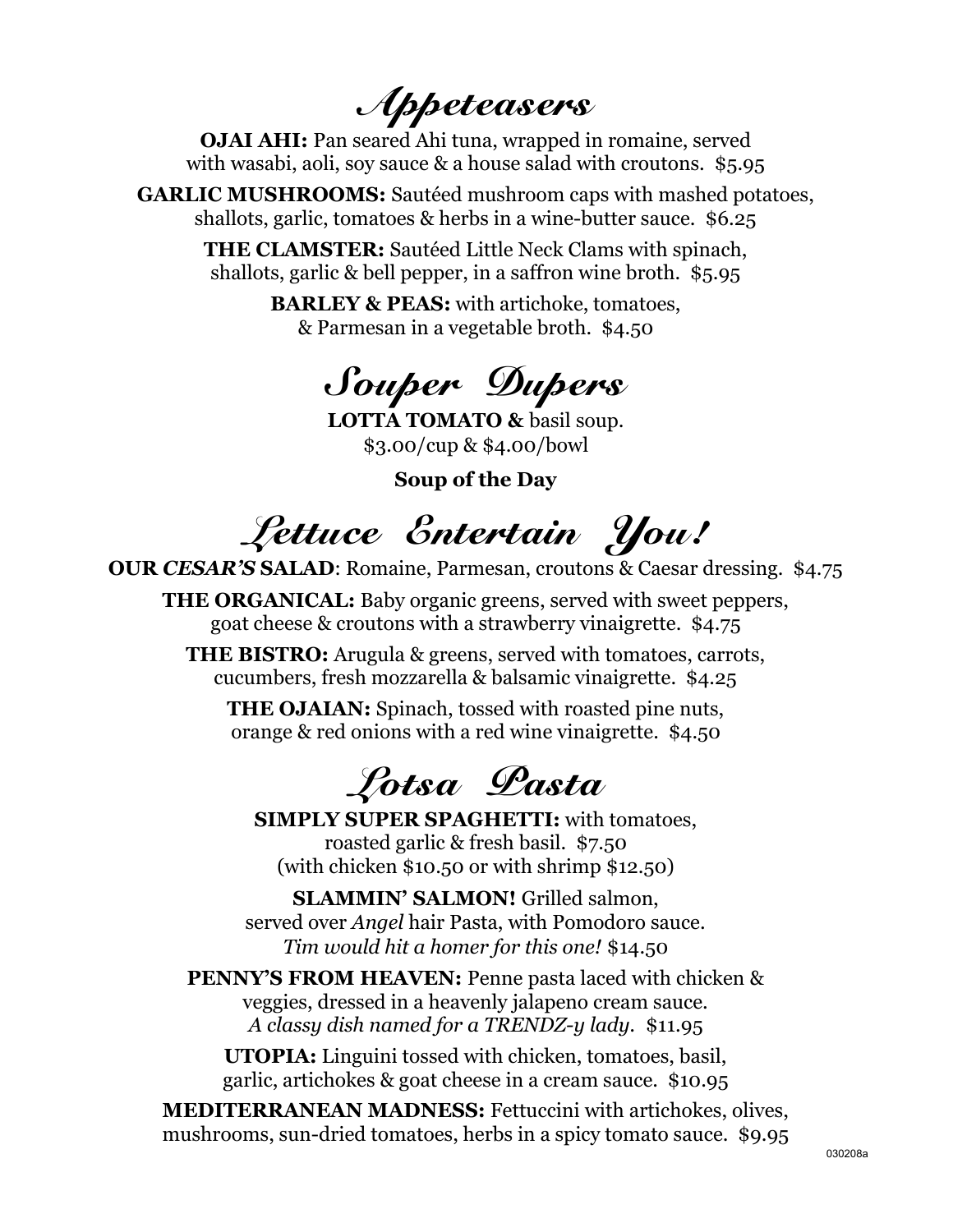#### Meat & Greet

**NEW YORK, NEW YORK:** *Sinatra would've sung praise over our* New York steak marinated with fresh herbs, served with a *harmony* of veggies, mashed potatoes, & leek sauce. \$17.50

**The PAUL BLATZ Ribeye:** *A legal hunk* of sautéed ribeye steak, crusted with black pepper. *Co-chaired* with veggies, garlicy mashed potatoes, and *offered* with a shallot demi glaze. *With this dish, your boredom will have no defense!* \$17.50

**OUR LITTLE CHICKIDEE:** Sautéed chicken breast, topped with jalapeno jack cheese, served with mashed potatoes, and veggies, in a natural herb-butter chicken broth. \$12.95

# Fish Upon a Star

**LUNA TUNA:** Shoot for the moon with our Ahi tuna, served with barley cake, veggies & roasted red bell pepper sauce. \$15.95

**FOR THE HALIBUT!** Potato crusted halibut, rice pilaf, veggies in a mustard cream sauce. \$16.50

**THE N'AWLINS:** Sautéed jumbo shrimp, Cajun spices, & veggies in a garlic-butter sauce. \$16.95

# Veggie Varietease

**THE VEGG-A-LATION CELEBRATION:** Assorted veggies, served with rice. \$7.95

**BUNLESS BURGER:** Grilled eggplant, Portobello mushrooms, served with sweet peppers & baby organic greens—a bounty of tastebud beauty. \$7.50

## Pizzazi Pizzas

**PAINT-A-PIZZA!** Start with mozzarella & tomato sauce. \$7.50 *Get colorful by adding from our palette of: pepperoni, chicken, roasted veggies, mushrooms, olives, ham, pineapple or jalapenos. \$0.50/item*

**CIAO DOWN!** Pizza with chicken, mushrooms & pesto sauce. \$9.50

**ZORBA'S!** Mediterranean pizza with sun-dried tomatoes, olives, basil, capers, artichokes, feta & mozzarella. \$9.95